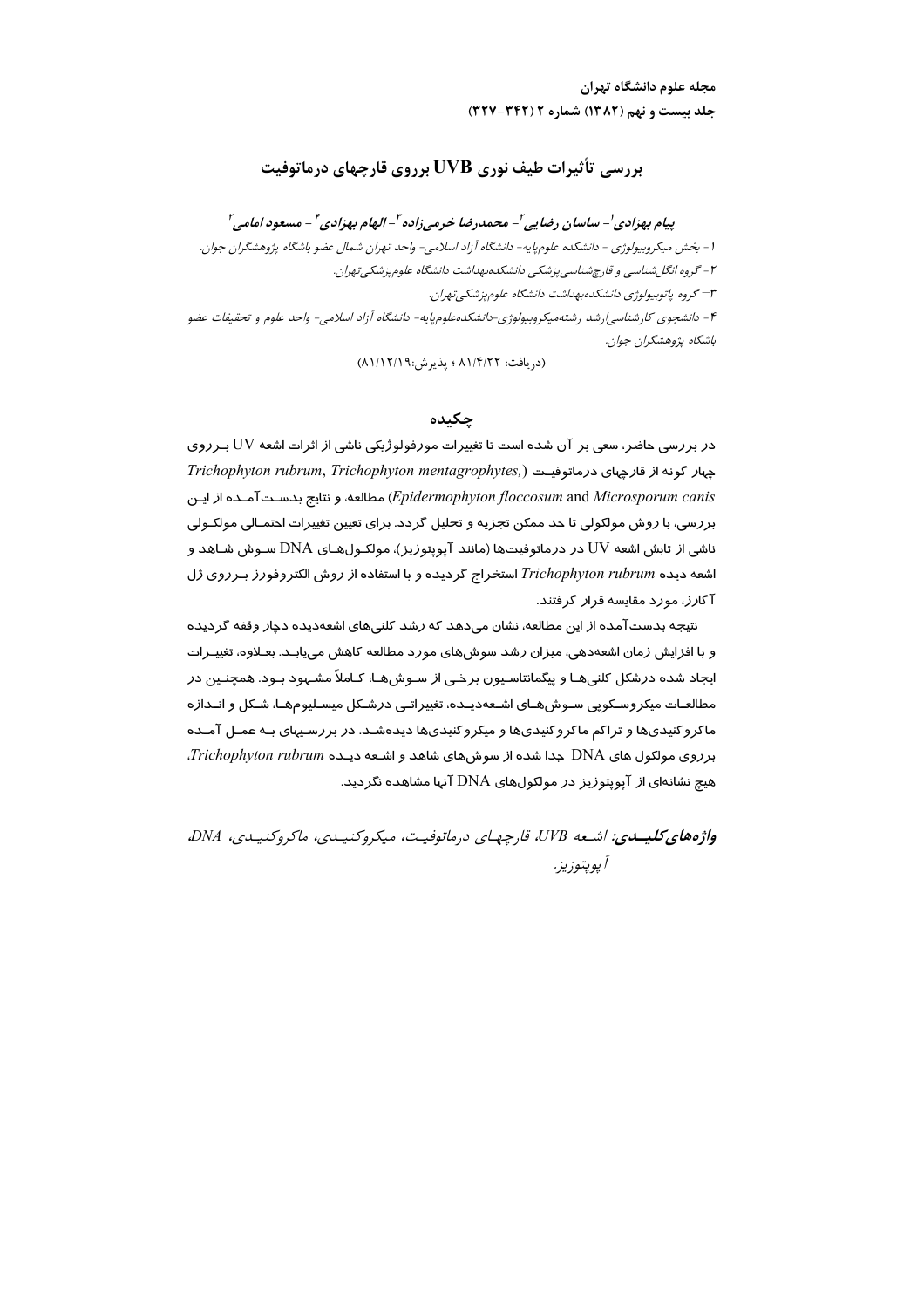#### مقدمه

اشعه ماوراء بنفش به عنوان یک عامل جهش زا، نقش مهمی را در ایجاد موتاسیون و جهش در موجودات زنده از خود ایفا می نماید (آل۱حمد و رحمانی، ۱۳۷۸). درسال۱۸۰۷ میلادی اشعه UV كشف شد (Berger, 1994). اين|شعه از سه طيف نوري UVA,UVB وUVC تشكيلشده و طیف UVB بیشترین اثر تخریبی را برروی موجودات زنده داراست؛ که علت این امر، حداکثر جذب این طیف از اشعه بوسیله مولکولهای DNA ارگانیزمهاست.

اشعه ماوراء بنفش به طور طبیعی در نور خورشید وجود داشته و از آنجائیکه یک عامل جهش زای طبیعی بشمار میرود مطالعات زیادی در زمینه تأثیرات طول موجهای مختلف این اشعه برروی میکروارگانیزم های متفاوت انجام پذیرفته است. با وجود این، مطالعات زیادی در مورد اثرات اشعه ماوراء بنفش برروي قارچهاي پاتوژن و بويژه درماتوفيتها صورت نگرفته است. درماتوفیتها دستهای از قارچهای کراتین دوست هستند که قادر به ایجاد عفونت دریوست و ضمائم کراتیندار آن میباشند. درماتوفیتها ازجمله قارچهای بیماریزایی هستند که عفونتهایی را تحت عنوان Tinea ایجاد نموده و میتوانند تا ۱۵ ماه در محیط، زنده بمانند (بهزادی و بهزادی، ۱۳۸۱). درمطالعه حاضر، با استفاده از یک روش مشخص و مدون (بهزادی، ۱۳۸۱) اثرات اشعه ماوراء بنفش برروی چهار قارچ شاخص از قارچهای درماتوفیت بررسی گردیده است. سوش های مورد مطالعه عبارتند از Epidermophyton floccosum Microsporum canis Trichophyton rubrum و Trichophyton mentagrophytes که از بیماران مراجعهکننده به بخش قارچشناسی پزشکی دانشکده بهداشت، انسیتو تحقیقات بهداشتی دانشگاه علوم پزشکی تهران جدا شده و جهت بررسی در این مطالعه انتخاب گردیدند.

با توجه به مطالعات انجام شده در دنیا، در این مطالعه نیز سعی بر آن شده است تا زمانهای خاصي را جهت پرتودهي سوش هاي قارچي انتخاب نموده و اثرات پرتودهي در زمانهاي مختلف، از نظر میکروسکوپی، ماکروسکوپی و وزنی تعیین گردیده و همچنین به کمک روش مولکولی کلاسیک و با استفاده از ژل آگارز، تغییرات احتمالی ناشی از اشعه دهی در مولکولهای DNA (آپوپتوزیز)، بررسی و تجزیه و تحلیل گردد (Rickwood et al., 1995).

## **روشیها**

نمونهبرداری از بیماران مراجعه کننده که مشکوک به بیماریهای قارچی جلدی بودند، در واحد قارچشناسی پزشکی دانشکده بهداشت دانشگاه علوم پزشکی تهران انجام گرفت؛ نمونهها را در محیطهای سابورو دکستروز آگار و سابورو دکستروز آگار حاوی سیکلوهگزامید و کلرامفنیکل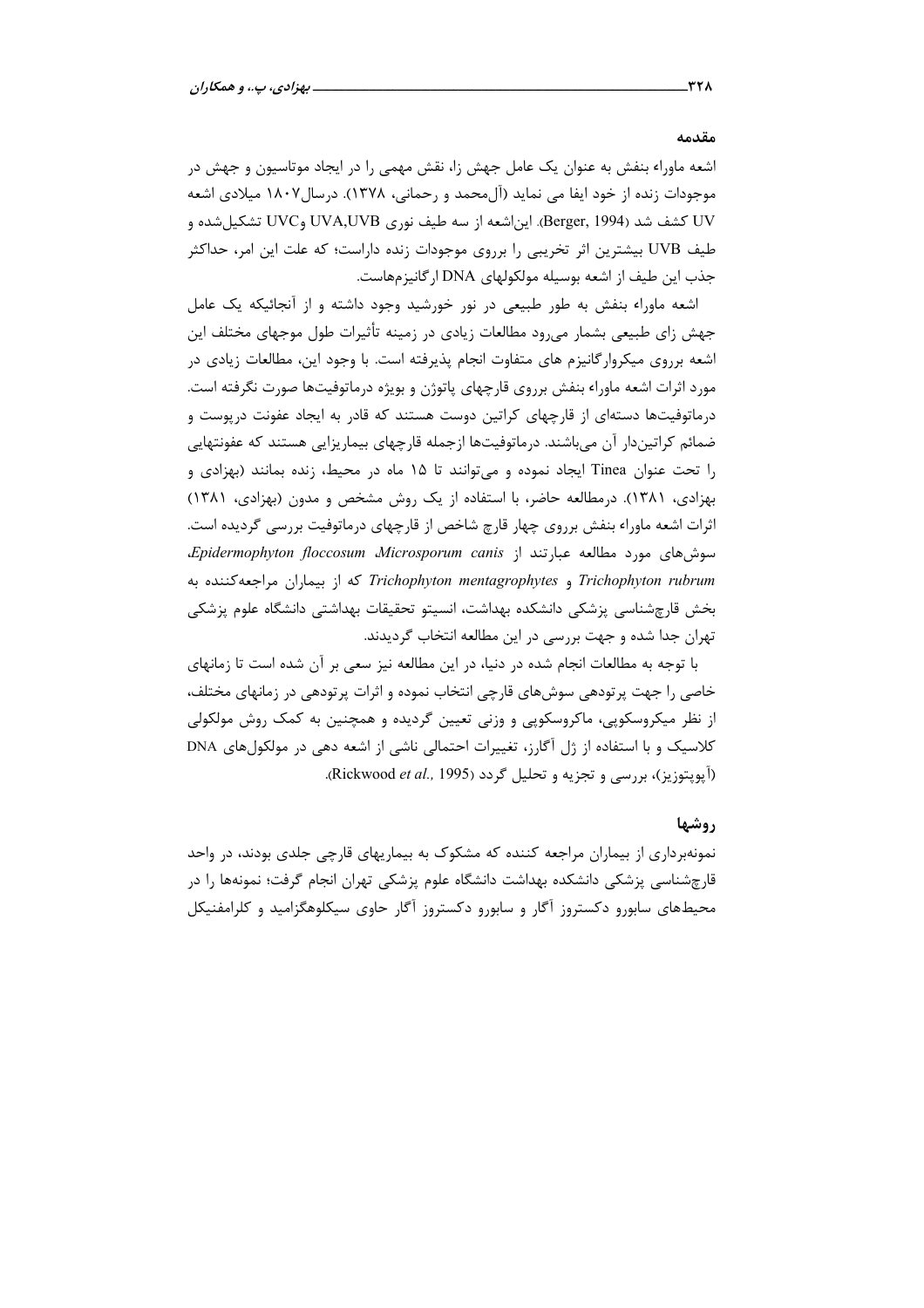کشت داده و در حرارت آزمایشگاه قرار داده شدند. پس از رشد کلنیها درمحیطهای فوق، ازگونههایTrichophyton rubrum ،Epidermophyton floccosum ، Microsporum canis و Trichophyton mentagrophytes که با روشهای موجود در آزمایشگاه تشخیص دادهشده بودند در این بررسی مورد استفاده قرار گرفتند. پس از تهیه محیطهای کشت در این بررسی، پلیتها و اسلایدکالچرهای تهیه شده از سوشهای قارچی مورد مطالعه، کدگذاری گردیدند.

به هر یک از سوشهای قارچی مورد مطالعه چهار پلیت حاوی سابورو دکستروز براث، دو پلیت حاوی سابورو دکستروز آگار، دو پلیت حاوی سابورو دکستروز آگار محتوی سیکلوهگزامید و کلرامفنیکل اختصاص داده شد و از هر یک از درماتوفیتهای مورد بررسی، دو اسلایدکالچر نیز به عمل آمد. از چهار پلیت حاوی سابورو دکستروز براث برای هر سوش قارچی، یکی به عنوان پلیت کنترل و سه پلیت دیگر، بترتیب ۲، ۵ و ۱۰ دقیقه اشعهدهی شدند. همچنین از دو پلیت حاوی سابورو دکستروز اگار، دو پلیت حاوی سابورو دکستروز اگار محتوی سیکلوهگزامید و کلرامفنیکل، و دو پلیت اسلایدکالچر تهیه شده از هر درماتوفیت، یکی به عنوان کنترل و دیگری ۱۰ دقیقه اشعهدهی گردید.

برای کشت سوشهای قارچی، ابتدا در زیر هود به کمک پیپت ۱۰ میلیلیتر محیط سابورو دکستروز براث استریل بدرون هرکدام از پلیتهای استریل که دارای قطری برابر ۷/۵ سانتیمتر بودند اضافه گردیده و به هر سوش قارچی چهار پلیت تخصیص داده شد. پس از کدگذاری پلیتها، با استفاده از پانچ، مقادیر مساوی از سوشهای قارچی به پلیتها اضافه گردید. همچنین همانطور که قبلاً به آن اشاره شد، به هر یک از درماتوفیتهای مورد بررسی دو پلیت حاوی سابورو دکستروز آگار و دو پلیت حاوی سابورو دکستروز آگار محتوی سیکلوهگزامید و كلرامفنيكل نيز اختصاص داده شد كه سوشهاى قارچى در اين محيطها با استفاده از پانچ به اندازه مساوی و به صورت نقطه ای در مرکز محیطهای فوق کشت گردیدند. کلیه مراحل انجام شده در زیر هود و درکنار شعله انجام گرفت تا از هر گونه آلودگی احتمالی جلوگیری به عمل آید. پس از انجام کار، محیطهای فوق در دمای معمولی آزمایشگاه نگهداری شدند. محیطهای سابورو دکستروز آگار و سابورو دکستروز آگار محتوی سیکلوهگزامید و کلرامفنیکل حاوی سوشهای قارچی مورد مطالعه بعد از گذشت ۷ روز از زمان کشت و به مدت ۱۰ دقیقه (بجز نمونههای کنترل) و محیطهای سابورو دکستروز براث حاوی درماتوفیتهای کشت داده شده، بعد از گذشت ١٠ روز از زمان كشت، بترتيب به مدت ٢، ۵ و ١٠ دقيقه (بجز نمونههاي كنترل) بوسیله دستگاه Trans illuminator با طول موج ۳۰۲ نانومتر و در فاصله ۸ سانتیمتری از منبع تولید اشعه، پر تودهی شدند.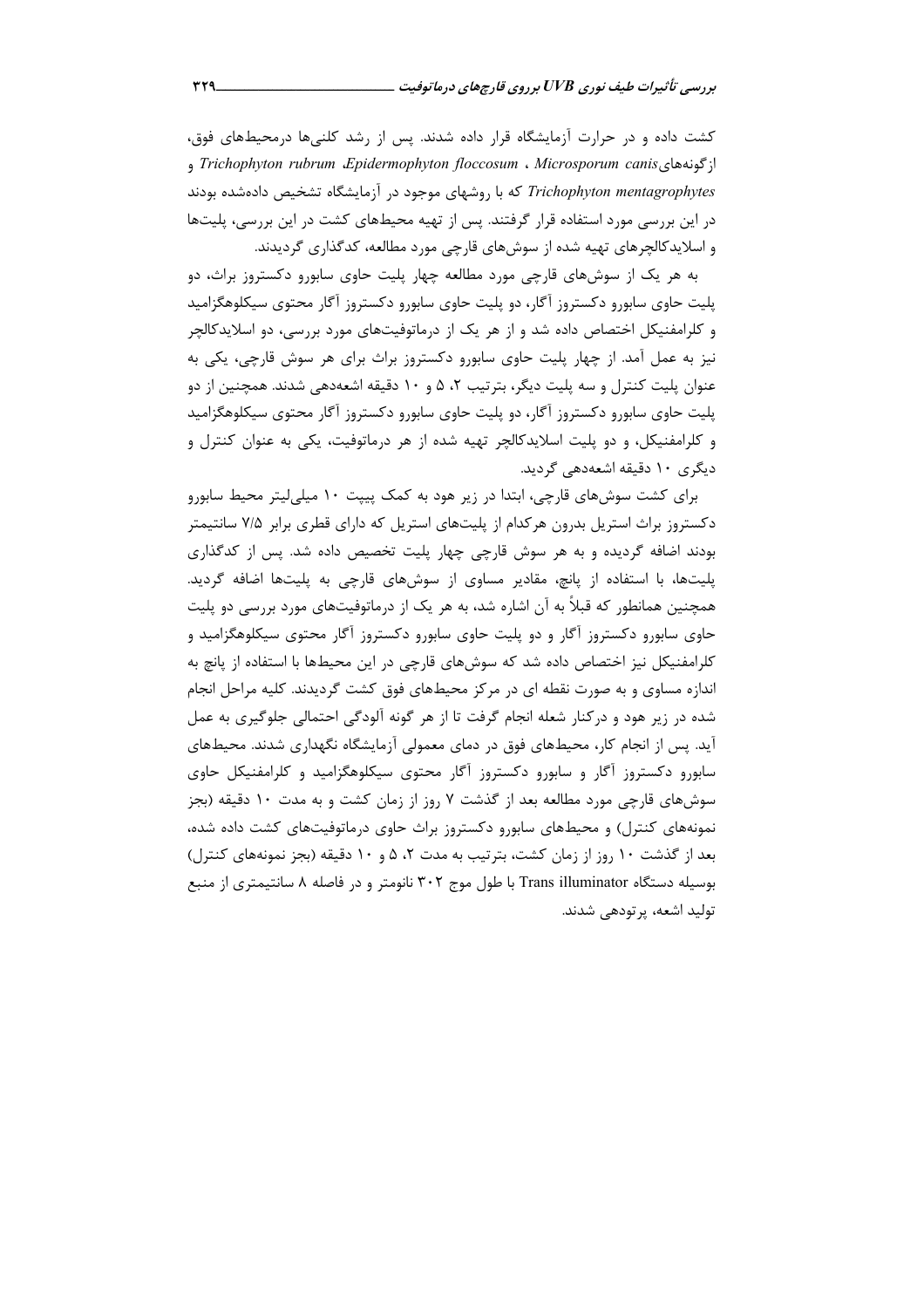علاوه بر موارد فوق، از هر یک از سوشهای قارچی مورد مطالعه دو اسلایدکالچر نیز تهیه گردید و بعد از ۷ روز نگهداری در دمای معمولی آزمایشگاه به مدت ۱۰ دقیقه (بجز نمونههای کنترل) با اشعه ماوراء بنفش با طول موج ۳۰۲ نانومتر در فاصله ۸ سانتیمتری از منبع تولید کننده اشعه، پرتودهی گردیدند. لازم به ذکر است که در زمان اشعهدهی، درب پلیتها برداشته شده بود تا اشعه، جذب قارچ گردد و همچنین اسلاید کالچرها بدون لامل بودند. اما بعد از اشعهدهی، درب پلیتها گذاشته شد و برروی اسلایدکالچرها نیز لامل قرارداده شد. درهمه حالات، بعد از پرتودهی، پلیتها و اسلایدکالچرها (بجز پلیتها و اسلایدکالچرهای کنترل) در تاریکی مطلق و در دمای معمولی آزمایشگاه نگهداری شدند تا با کمک واکنش ترمیمی فتورآکتیواسیون، آسیبهای احتمالی وارد شده ترمیم پیدا نکنند. نکته دیگر اینکه در زمان پرتودهی سوش های قارچی، اطاق کاملا تاریک بود تا خللی در شدت اشعه ایجاد نگردد. منبع تولید کننده اشعه نیز جدید و دارای حداکثر انرژی تابشی و حداقل انرژی گرمایی بود.

در قسمت دیگری از این تحقیق، مجددا با استفاده از پانچ، هر یک از سوشهای قارچی از پلیت شاهد برداشت گردیده و به همان صورت اولیه، در چهار پلیت حاوی سابورو دکستروز براث کشت داده شده و به مدت یک هفته در دمای آزمایشگاه قرار گرفتند تا بخوبی رشد نمایند. سپس کلنیها با ترازوی دقیق توزین شدند. مقادیر بدست آمده از توزین هر چهار پلیت یکسان بود. سپس درمورد هرگونه قارچی، از چهار پلیت، یکی به عنوان شاهد و سه پلیت دیگر بهترتیب ۲، ۵ و ۱۰ دقیقه اشعهدهی شدند. پلیتهای اشعه داده شده در مورد هر گونه قارچی در تاریکی، به مدت دو هفته نگهداری گردیدند. تمامی پلیتهای مربوط به یک سوش قارچی در هفتههای اول و دوم بعد از اشعهدهی، توزین شده و مقادیر بدست آمده یادداشت و نتایج به صورت نمودار ترسیم گردیدند.

همچنین دراین مطالعه، تغییرات ژنتیکی احتمالی ناشی از اشعه ماوراء بنفش (آپویتوزیز) با استفاده از روش کلاسیک مولکولی بصورت تشکیل باندهای DNA برروی ژل آگارز و مقایسه نمونههای اشعهدیده با شاهد، مورد بررسی قرار گرفت (Rickwood et al., 1995). از آنجائیکه، در اکثر موارد، عامل ایجاد کننده بیماریهای درماتوفیتوزیس مزمن، Trichophyton rubrum میباشد، بنابراین در بررسی مولکولی از این قارچ به عنوان الگویی از پاتوژنهای درماتوفیتی استفاده گردید. با استفاده از یانچ مقدار مساوی از Trichophyton rubrum شاهد را برداشته و در چهار پلیت حاوی محیط سابورو دکستروز براث کشت داده و در دمای معمولی آزمایشگاه قرار داده و بعد از گذشت یک هفته که کلنے های قارچی به اندازه مناسب رشد نمودند، یکی از یلیتها به عنوان شاهد و سه پلیت دیگر به مدت ۱۰ دقیقه با طول موج ۳۰۲ نانومتر و در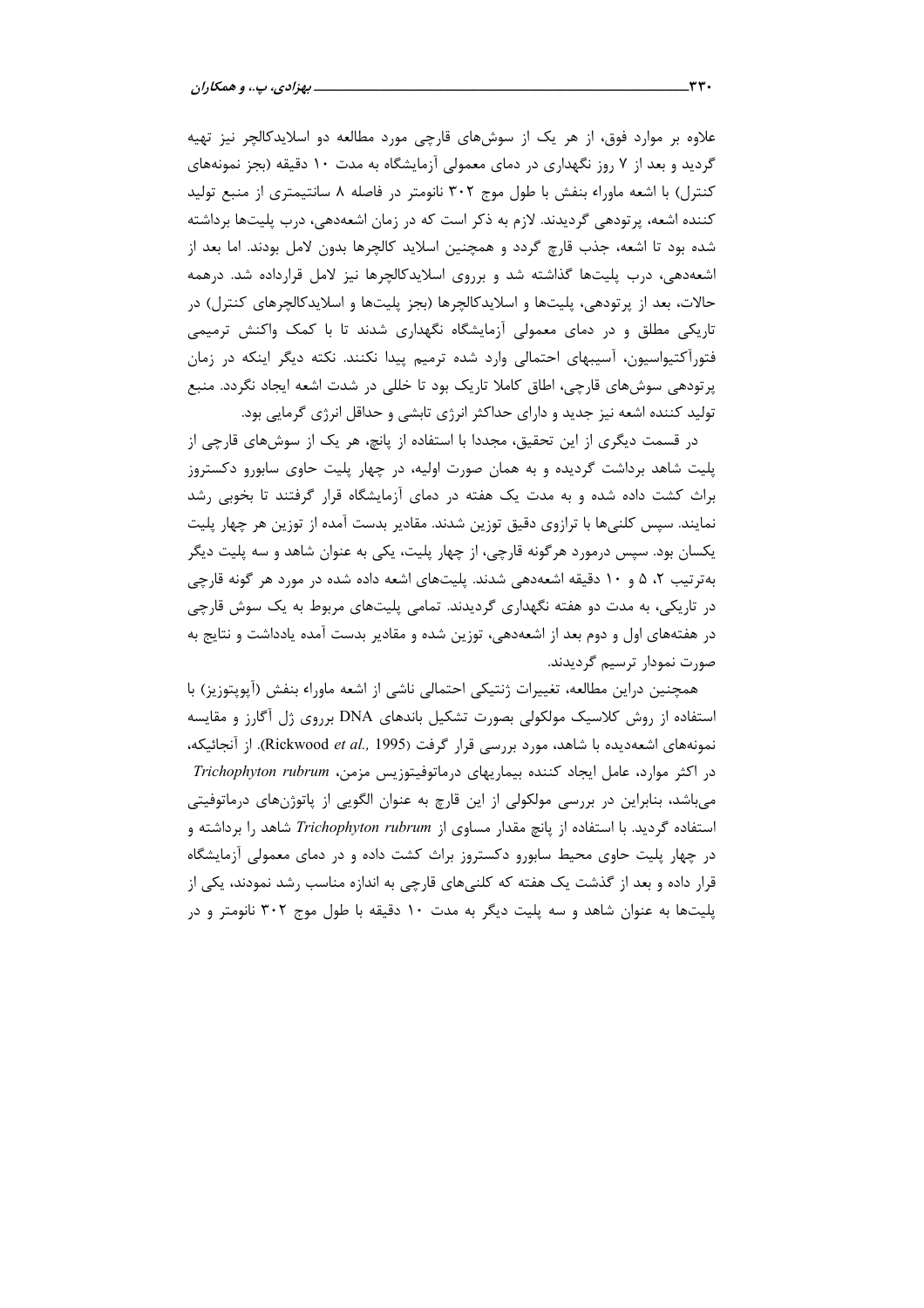فاصله ۸ سانتیمتری ازمنبع، اشعهدهی گردیده و بترتیب پس|ز ۱،۲۴ و۷۲ ساعت انکوباسیون دراطاق تاریک و دردمای معمولی آزمایشگاه، میسلیومهایآنها بهمراه میسلیومهای پلیت شاهد، جمع آوری و پس|ز شستشو در(IXPBS(Phosphate-Buffered Saline استریل در دمای۲۰-درجه سانتيگراد منجمد شدند.

سپس DNA قارچ، با استفاده از میسلیومهای حاصل به روش ویژهای (رضایی و همکاران، ۱۹۹۹، ۱۹۹۹، ۲۰۰۰) جدا گردیدند. بطور خلاصه میسلیومهای حاصله بصورت جداگانه درون یک هاون چینی ریخته شده و با کمک نیتروژن مایع تا بدست آمدن یک پودر نرم خرد گرديدند. سيس به يودر حاصل، بافر ليز كننده شامل (SDS 3% EDTA) 50Mm, Tris-HCl 50mM (pH=8) اضافه گردیده و پس از افزودن ۲۰ میکرولیتر Proteinase K و ۲۰ میکرولیتر RNase H به سویرناتانت حاصله و انکوباسیون در دماهای بترتیب ۶۵ و ۳۷ درجه سانتیگراد، مایع محتوی DNA قارچ توسط فنل-کلروفرم (به نسبت ٢۴-٢۵) شستشو دادهشد. سپس DNA قارچ، به کمک الکل و در مجاورت NaAc 3M (استاتسدیم) رسوب دادهشد. مولکول های DNA جدا شده درنهایت به روش الکتروفورز در ژل آگارز ۱٪ آزمایش شده و پس از رویت بوسیله اتیدیوم بروماید با دستگاه Trans illuminator ، از نظر نحوه رانش، وزن مولکولی و شکل ظاهری مولکولهای DNA (قطعه قطعهشدن، لیزشدن و یا سالمبودن) مورد بررسی قرار گرفتند. به منظور کسب اطمینان ازنتایج حاصل، کلیه مراحل یاد شده در این بررسی سه بار در شرایط کاملا یکسان تکرار گردید.

### نتايج

نتايج حاصل از بررسي اثرات اشعه ماورأ بنفش با طول موج٣٠٢ نانومتر برروي گونههاي قارچي مورد مطالعه، متفاوت بود.

از نظر ماکروسکویی در محیطهای جامد، در سوشهای اشعه دیده، تغییرات زیادی در قطر کلنی، فرورفتگیهای موجود در سطح کلنی (شکل۱e و۱۴) و پیگمانتاسیون نسبتبه سوشهای شاهد دیدهشد. با افزایش زمان اشعهدهی و گذشت زمان تغییرات بارزتر میگردیدند. در محیطهای مایع نیز سوشهای اشعهدیده از رشد کمتری برخوردار بودند و برای بهتر نمایاندن این مطلب سوشهای مورد مطالعه توزین گردیده و با یکدیگر مقایسه شدند (نمودار ۱). تاثیرات اشعه برروی درماتوفیتهای مورد مطالعه درمحیط سابورو دکستروز آگار حاوی سیکلوهگزامید و کلرامفنیکل درمقایسه با تاثیرات اشعه برروی این قارچها در محیط سابورو دکستروز آگار فاقد آنتی بیوتیک کاملاً برابر و یکسان بود. بررسی تغییرات ناشی از تابش اشعه ماوراءبنفش برروی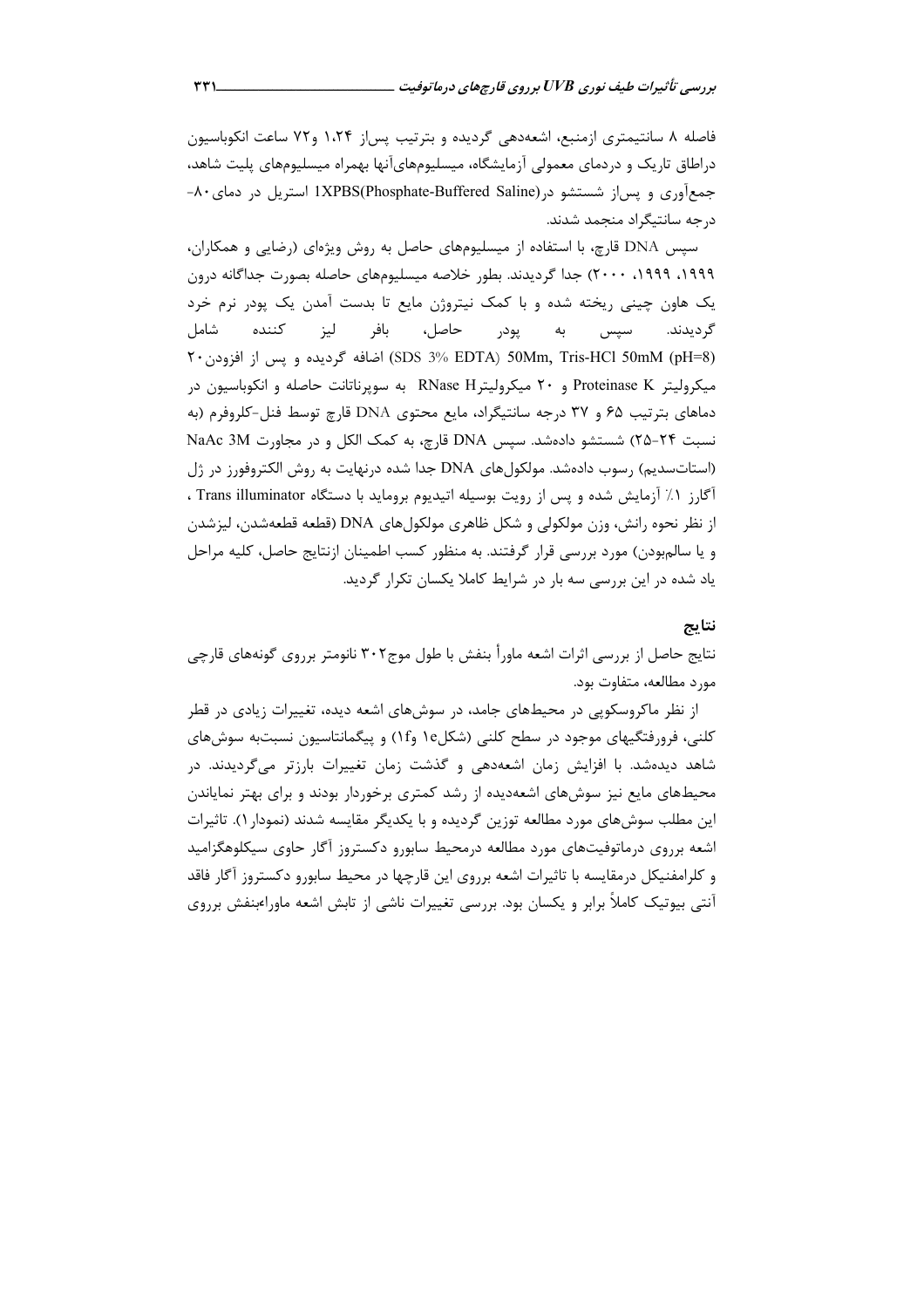گونههای قارچی کشت داده شده در محیطهای جامد، نمایانگر کاهش سرعت رشد درتمامی این گونهها بود. علاوه براین در M. canis چینخوردگیهای شعاعی درکلنی اشعهدیده نسبت به کلنی شاهد، عمیقتر شده بود. قطر کلنی اشعهدیده کاملاً محدود گردیده و با گذشت زمان، نسبت قطر كلنى شاهد به قطر كلنى ١٠ دقيقه اشعهديده بيشتر مى شد. در E. floccosum قطر کلنی و میزان چینخوردگیهای روی کلنی اشعهدیده نسبت به نمونه شاهد، کاملاً کاهش یافته بود (شكل١e) و١٤). در اين گونه نيز بمانند M. canis ، با گذشت زمان نسبت قطر كلني شاهد به قطر كلني اشعهديده، افزايش مييافت (جدول ١).

جدول١- مقايسه قطر كلنيهاي شاهد و ١٠ دقيقه اشعهديده قارچهاي درماتوفيت درمحيط سابورو دکستروز آگار بعد از گذشت۳ و ۷ روز از زمان اشعهدهی.

.T. mentagrophytes (D T. rubrum (C E. floccosum (B M. canis (A

|              |                         |                         | زمان (روز)             |
|--------------|-------------------------|-------------------------|------------------------|
|              | ٧                       | ٣                       | قطر كلنى (CM)          |
|              | ۴                       | $7/\Delta$              | يليت شاهد              |
|              | ٣                       | ٢                       | يليت ١٠ دقيقه اشعهديده |
| $\mathbf{A}$ |                         |                         |                        |
|              |                         |                         | زمان (روز)             |
|              | ٧                       | ٣                       | قطر كلنى (CM)          |
|              | $1/\Delta$              | $\cdot/\lambda$         | يليت شاهد              |
|              | ١                       | $\cdot$ /Y              | يليت ١٠ دقيقه اشعهديده |
| B            |                         |                         |                        |
|              |                         |                         | زمان (روز)             |
|              | ٧                       | ٣                       | قطر كلنى (CM)          |
|              | $f/\tau$                | ٣                       | يليت شاهد              |
|              | $\mathbf{r}/\mathbf{r}$ | $Y/\Delta$              | يليت ١٠ دقيقه اشعهديده |
| C            |                         |                         |                        |
|              |                         |                         | <u>زمان (روز)</u>      |
|              | ٧                       | ٣                       | قطر كلنى (CM)          |
|              | ۶                       | $f/\lambda$             | يليت شاهد              |
|              | $\Delta/\Upsilon$       | $\mathbf{r}/\mathbf{r}$ | يليت ١٠ دقيقه اشعهديده |
| D            |                         |                         |                        |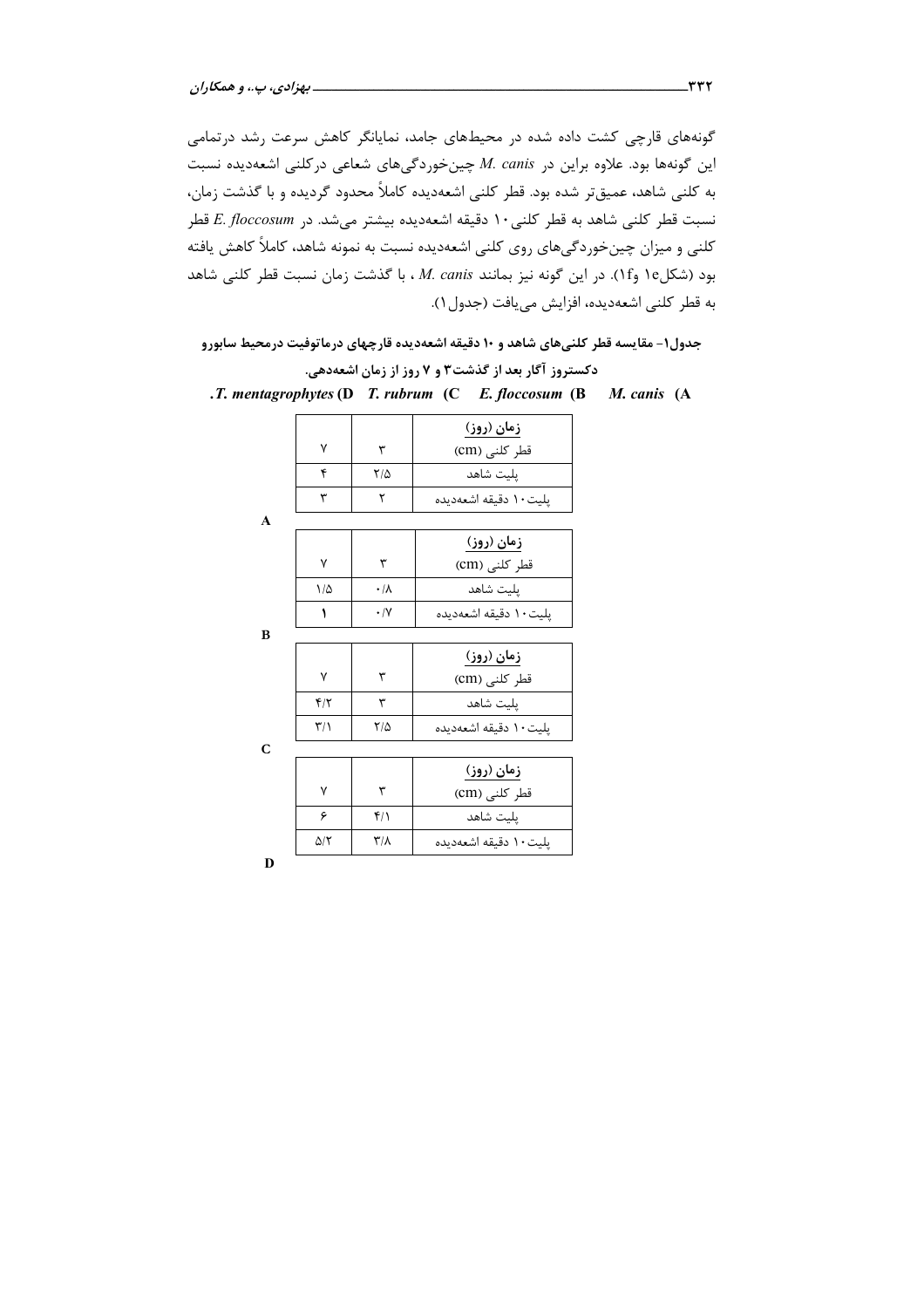

نمودار۱- مقایسه وزن کلنیها در پلیتهای شاهد و اشعهدیده قارچهای درماتوفیت درمحیط سابورو دکستروز براث.  $T.$  mentagrophytes  $(D \t T.$  rubrum  $(C \t T.$ E. floccosum (B M. canis (A

 $rrr$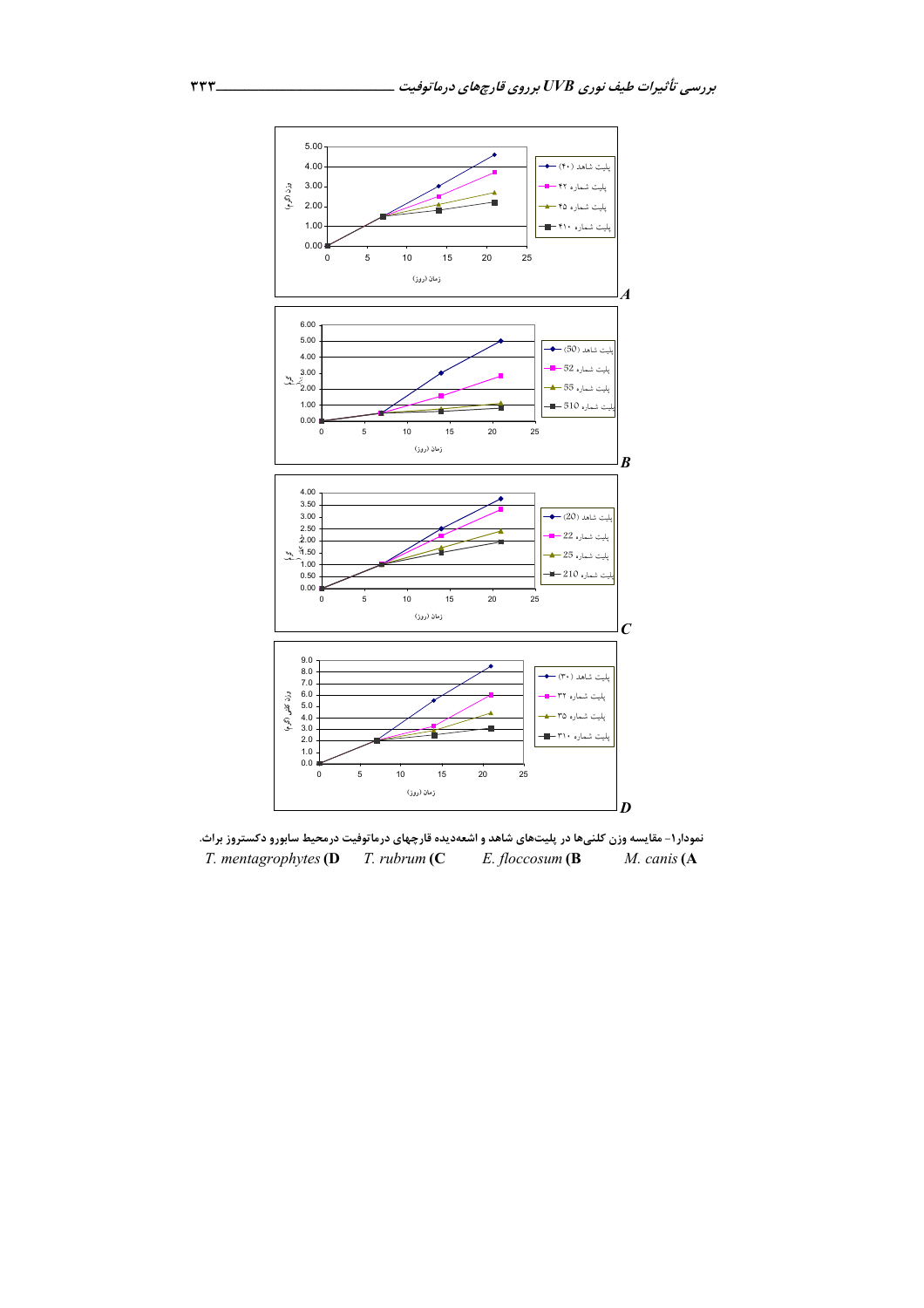در T. rubrum اشعه ماوراءبنفش برروی رنگ یشت کلنی مؤثر بود، بطوریکه در کلنی شاهد، رنگ پشت کلنی قرمز کمرنگ و منتشر بود درحالیکه رنگ پشت کلنی اشعه دیده به صورت قرمز پر رنگ و متمرکز مشاهده میشد. این حالت با گذشت زمان محسوس تر می گردید در حالیکه رنگ روی کلنیها با یکدیگر تفاوتی نداشتند. نکته دیگر اینکه برجستگیهای مرکزی روی کلنی، درنمونه اشعهدیده کاهش یافتند. در T. rubrum نیز با گذشت زمان، قطر کلنی شاهد نسبت به كلني اشعهديده افزايش مى يافت. در T. mentagrophytes قطر كلني اشعهديده نسبت به قطر کلنی شاهد کاملاً کاهش پیدا کرده بود و این تغییر بمرور زمان بیشتر میگردید. علاوه بر این، در رنگ پشت کلنی نیز تغییراتی ایجاد شد به نحوی که رنگ پشت کلنی شاهد، زردلیموئی منتشر بود درحالیکه رنگ پشت کلنی اشعهدیده، زرد پررنگ و متمرکز بود. همچنین تغییراتی در فرورفتگیهای مرکزی منظره کلنی اشعهدیده مشاهده شد، ولی تغییری دررنگ روی کلنی اشعەديدە، مشاھدە نگرديد.

بررسی تغییرات ماکروسکوپی ناشی از اشعهدهی گونههای قارچی مورد مطالعه درمحیط مایع نشاندهنده کاهش میزان رشد کلنیها و تراکم آنها در تمامی گونهها با افزایش زمان اشعهدهی در پلیتهای ۵،۲ و ۱۰ دقیقه اشعه داده شده بود (شکل۱۵ وlb). همچنین نتایج توزین میسلیومهای قارچی در تمام گونههای مورد مطالعه و مقایسه وزن پلیتهای شاهد با اشعه دیده، نمایانگر کاهش وزن در تمامی کلنیهای اشعه دیده بود، بطوریکه وزن کلنیهای شاهد بین ۲/۵ تا ۸ گرم و کلونیهای ۱۰ دقیقه اشعهدیده بین ۰/۶ تا ۳/۱ گرم اندازهگیری شد (نمودار ۱). در گونههای T. rubrum ،E. floccosum، آو T. mentagrophytes، با افزایش زمان تابش اشعه، از تعداد میسلیومهای هوایی کاسته شده و کلنیهای اشعهدیده کرکی شده بودند.

بررسی تغییرات میکروسکوپیک در گونههای مورد مطالعه که بوسیله اسلاید کالچر انجام پذیرفت نمایانگر یکسری تغییراتی در این قارچها بود که از آنجمله میتوان به تغییر شکل هیفها و ماکرو کنیدیها، تغییر درتراکم میکرو و ماکرو کنیدیها اشاره نمود. ولی درکلیه موارد، هیفها دارای دیواره عرضی بوده و شفافیت خود را حفظ نموده بودند.

بررسی اسلایدکالچر انجام شده در مورد*k. canis بیرات* زیادی درشکل میکروسکوپی این قارچ بود، بطوریکه درسوش اشعهدیده، هیفها تغییر شکل پیدا کرده بودند یعنی اشکال بدشکل و نامنظمی را ایجاد، ولی همچنان دیواره عرضی و شفافیت هیفها مشاهده میشد. تعداد میکرو کنیدی و ماکرو کنیدیها افزایش یافته بود و ماکرو کنیدیها تغییرشکل یافته و به اشکال خیاری شکل و هلالی شکل مشاهده می شدند که خارها و ضخامت دیواره خود را از دست داده و سلولهای درونی آنها طویل و نازک بودند. این تغییرات با گذشت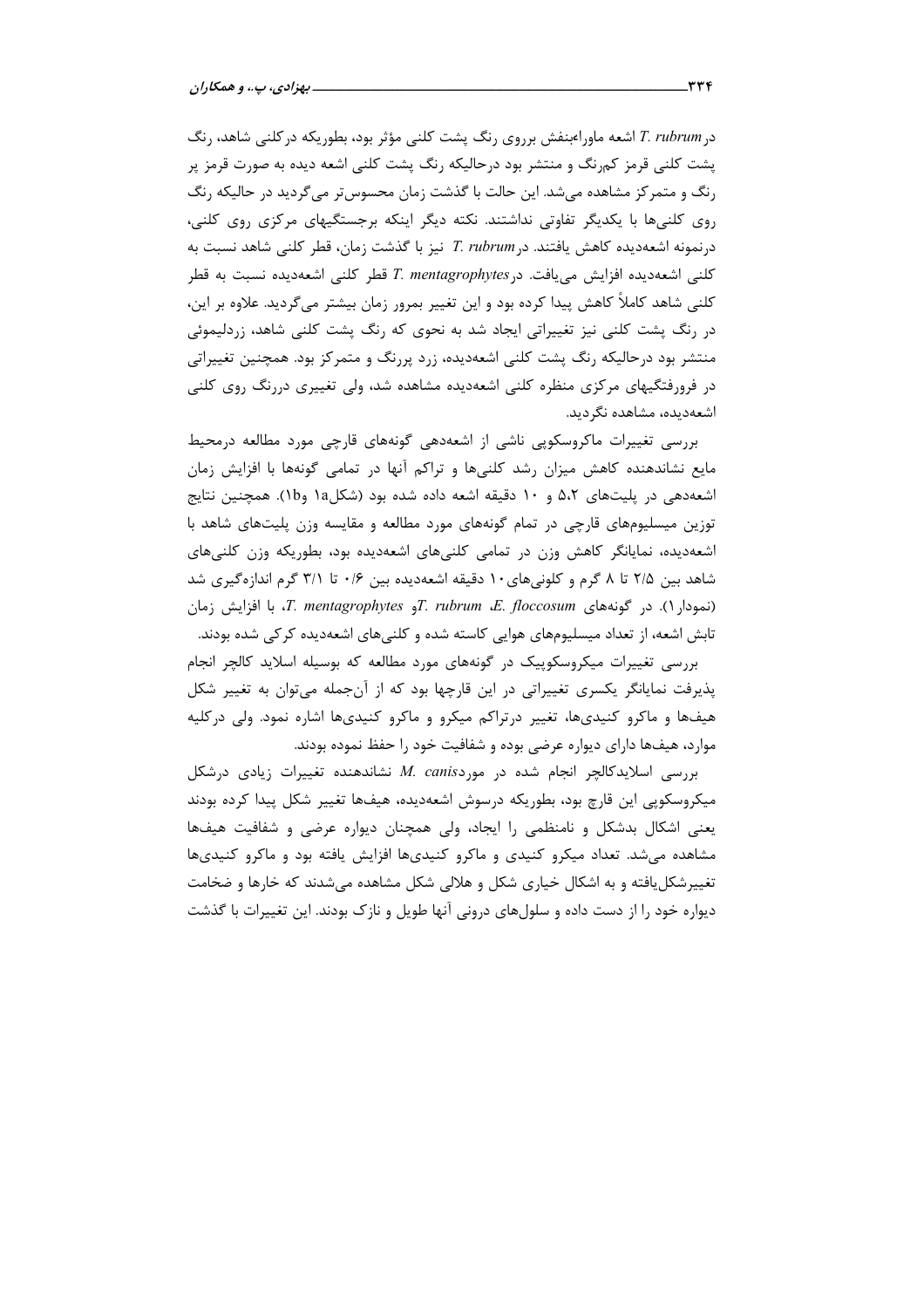زمان بارزتر گردیدند. درمیکروکنیدیهای این قارچ، تغییرات مورفولوژیکی مشاهده نگردید ولی تعداد آنها افزایش یافته بود. این درحالی بود که اسلایدکالچر نمونه شاهد این درماتوفیت نمایانگر هیفهای ظریف، شفاف، باریک، منظم، منشعب و با دیواره عرضی، ماکروکنیدیهای با دیواره ضخیم، خشن، خاردار، که در دو سر خود دارای زوائد نامتقارنی بوده و واجد چندین خانه یا سلول و میکروکنیدیهای کروی شکل با دیواره نازک بیشتری بود.

در اسلایدکالچر E. floccosum شاهد هیفهای ظریف، شفاف، باریک، منظم، منشعب و با دیواره عرضی مشاهده گردید که از تراکم بالایی برخوردار بودند. در بین هیفها ماکروکنیدیهای متعدد و راکتی شکل کوتاه که تعداد خانههای موجود در آنها بین ۱ تا ۳ عدد بود مشاهده گردید (شکل1g). درمطالعه سوش اشعهدیده، تغییراتی از حیث تراکم و شکل ظاهری هیفها و ماکروکنیدیها در این سوش قارچی دیده شد. تعداد ماکروکنیدیها در سوش اشعهدیده به شدت کاهش یافته بود و ماکرو کنیدیها کشیده و طویل شده بودند. بدنبال این تغییر مورفولوژیکی، تعداد خانههای موجود در ماکروکنیدیها نیز بطور متوسط بین ۳ تا ۴ خانه افزایش یافته بودند. هیفهای سوش اشعهدیده مورد بررسی تا حدودی تغییرشکل یافته بودند با این وجود، هیفها همچنان شفاف و دارای دیواره عرضی بودند (شکل۱۱).

اسلایدکالچر T. rubrum نمونه شاهد، نمایانگر هیفهای ظریف، شفاف، باریک، منظم، منشعب و با دیواره عرضی بودکه از تراکم بالایی برخوردار بودند. همچنین، ماکروکنیدیهای مدادی شکل تا سوسیسی شکل و نیز میکروکنیدیهای کروی تا بیضی شکل متعددی دیده شد (شکل۱c). مطالعه میکروسکوپی نمونه اشعه دیده، نشانگر وجود هیفهای شفاف، با دیواره عرضی بود که برخی از آنها بصورت کج و معوج بوده و تغییر شکل داده بودند. تعداد ماکروکنیدیهای کوتاه و باریک درمقایسه با سوش شاهد کاهش یافته بود. همچنین از تعداد میکروکنیدیها کاسته شده بود ولی تغییری درشکل ظاهری آنها ایجاد نگردیده بود (شکل1d).

اسلایدکالچر T. mentagrophytes در نمونه شاهد، هیفهای ظریف، شفاف، باریک، منظم، منشعب و با دیواره عرضی را نشان میداد که از تراکم بالایی برخوردار بودند. همچنین هیفهای تغییر شکل یافته بصورت مارییچی که به وفور وجود داشتند، مشاهده گردید. تراکم ماکروکنیدیهای چماقی شکل با جدار نازک پایین بود در حالیکه میکروکنیدیهای آن که گرد و کروی بودند با تراکم بالا وجود داشتند. در مشاهدات میکروسکوپی که از نمونه اشعه دیده به عمل آمد، هیفها تا حدودی تغییر شکل یافته بودند ولی شفافیت و دیواره عرضی خود را از دست نداده بودند. همچنین اندازه ماکروکنیدیهای نمونه اشعهدیده کوتاه شده بود ولی تا حدودی شکل چماقی تا گرزیشکل خود را حفظ نموده بودند. از تراکم ماکروکنیدیها و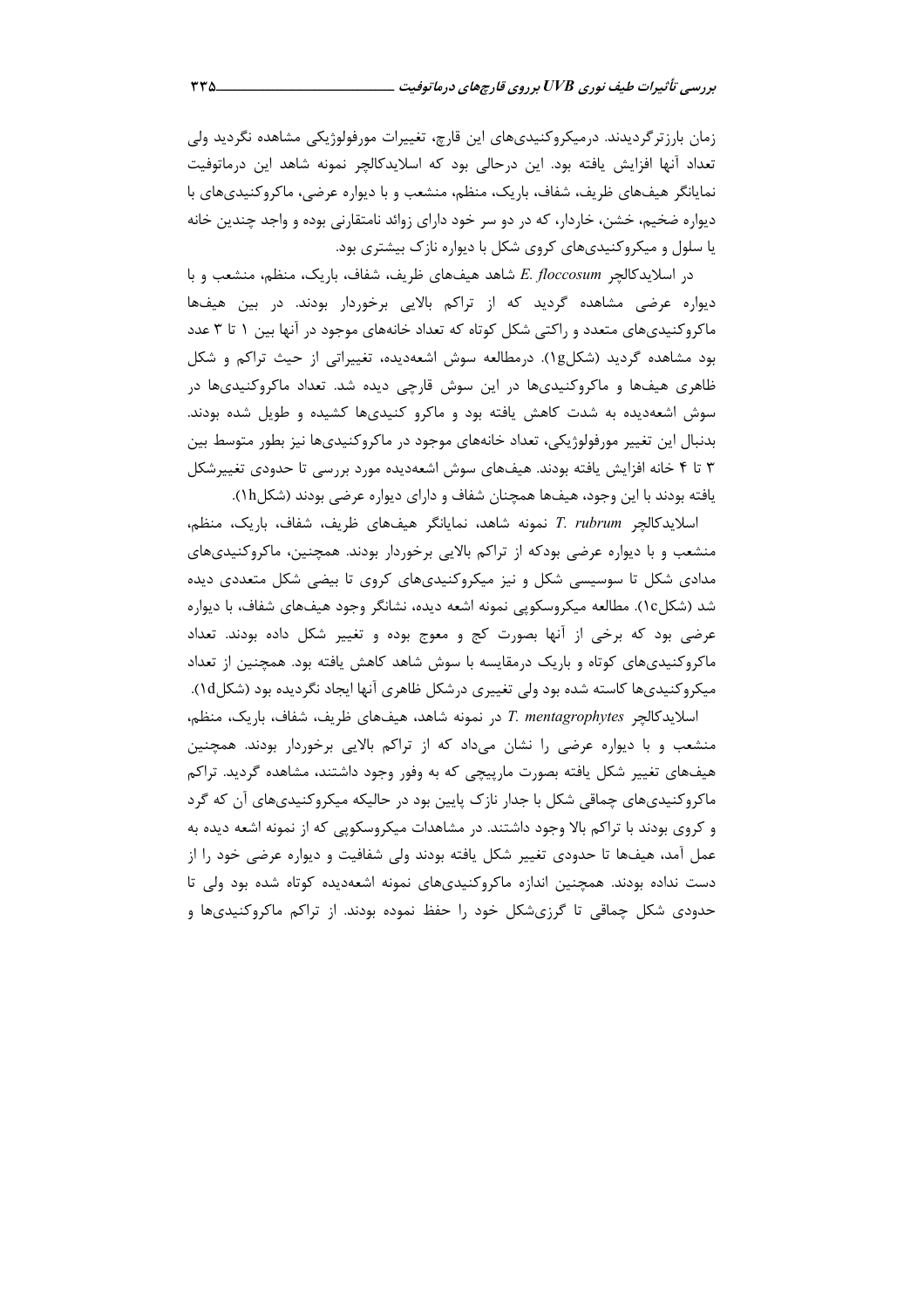میکروکنیدیها نیز کاسته شده بود ولی هیچگونه تغییری در شکل ظاهری میکروکنیدیها ايجاد نگرديده بود.

نتايج حاصل از بررسى مولكول هاى DNA نمونههاى شاهد و اشعهديده T. rubrum كه با روش الکتروفورز برروی ژل آگارز مورد مطالعه قرار گرفت نشاندهنده تغییری در باندهای حاصل از الکتروفورز در روش ژل آگارز نبود و هیچگونه تغییری درالگوی مولکول های DNA نمونههای شاهد و اشعه دیده که نمایانگر پدیده مرگ طبیعی سلولی یا آپوپتوزیز باشد مشاهده نگردید (شكل ٢).

### بحث

یکی|ز عوامل مهم جهش;ا در موجودات زنده، اشعه ماوراء بنفش است که در آزمایشگاه جهت ایجاد جهش درموجودات مورد مطالعه، اعم از پروکارپوتها و پوکارپوتها، استفاده میiمایند (آلمحمد و رحمانی، ۱۳۷۸). اثرات مخرب اشعه ماوراء بنفش بسیار مشهود بوده و دراین میان، اشعه UVB اثر تخريبي بيشترى ا نسبت به UVA و UVC برروى پوست انسان داراست (Häder & Tevini, 1987). تخريب ايجاد شده در DNA ويروسها و فاژها بر اثر تابش اشعه ماوراء بنفش، با استفاده از سیستم ترمیم حذفی سلول میزبان، و در یوکاریوتهای پست مانند قارچها، جلبکها و پروتوزوئرها، توسط سیستم ترمیمی فتورآکتیواسیون برطرف میگردند (Häder & Tevini, 1987). اشعه UV، رشد و تقسیم سلولی را درسلولهای پروکاریوتی و یو کاریوتی متوقف مے سازد (Bånrud et al, 1995).

تأثیر اشعهUV برروی قارچها که از زمره یوکاریوتهای پست به حساب میآیند، مورد بررسی و مطالعه قرار گرفته است. اثر اشعه UV برروی مخمرهای جنس Pityrosporum و دیگر میکروارگانیزمهای یوست بدن انسان مورد مطالعه قرار گرفته است و مشخص شده که با تابش اشعه UV، رشد مخمرهای Pityrosporum متوقف میشود (Wikler *et al.*, 1990). همچنین طی بررسیهای به عمل آمده مشخص گردیده که اسپورسازی دربرخیاز قارچها توسط اشعه UV تحریکشده و با تابش این اشعه اسپورهای زیادی توسط قارچ تولید میشود ( Deacon,  $.1997$ 

ازآنجا که قارچهای درماتوفیت از جمله عوامل مهم عفونتزای قارچی برای انسان و حیوان بوده و با توجه به اینکه تا کنون مطالعات اندکی در زمینه تأثیر اشعه UV برروی جنبههای مختلف این گروه از قارچها صورت گرفته است، از اینرو درمطالعه حاضر چهار گونه Trichophyton rubrum · Epidermophyton floccosum · Microsporum canis

334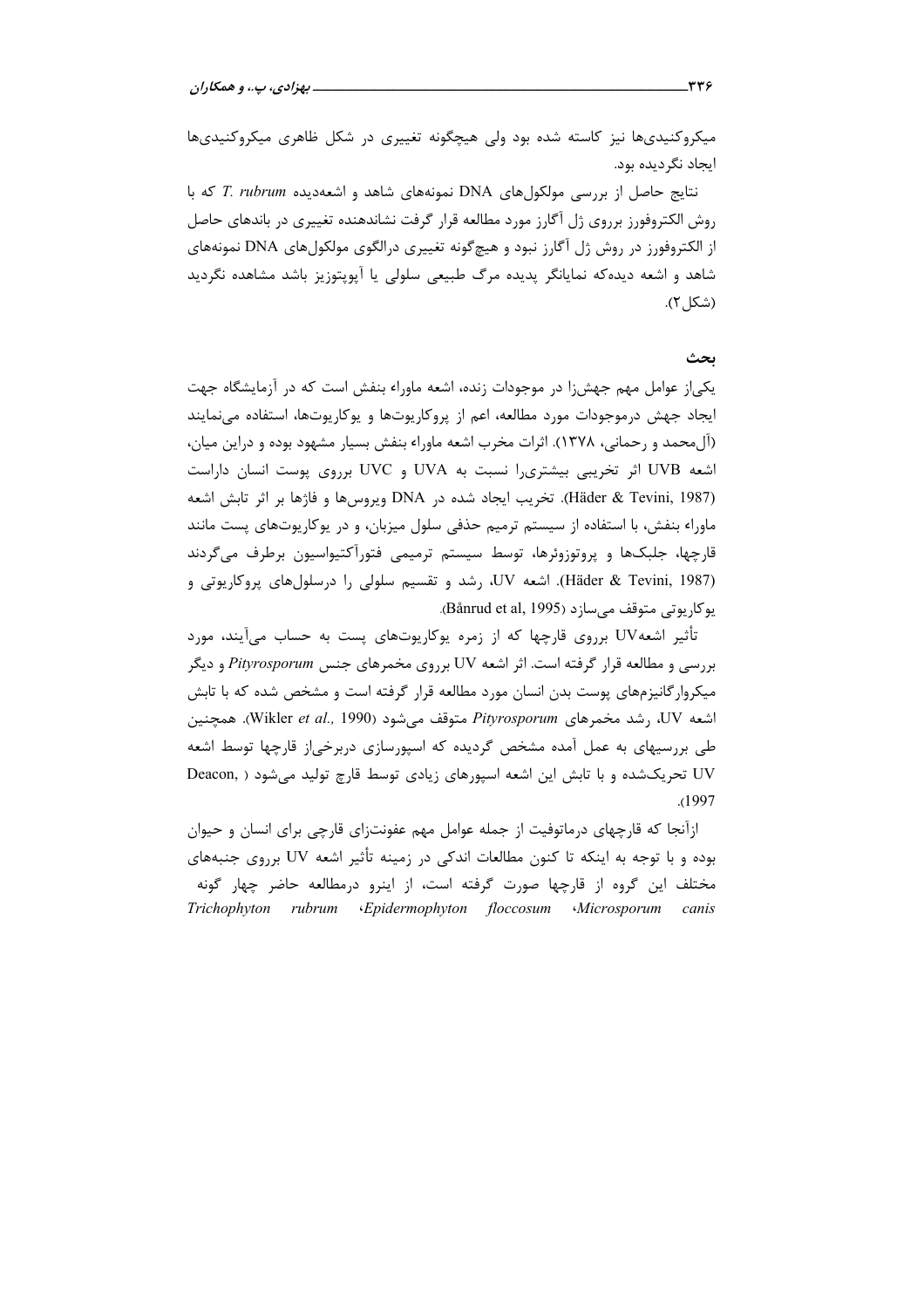و Trichophyton mentagrophytes انتخاب گردیده و ازنقطه نظر تأثیرات اشعه UV تحت بررسی قرار گرفتند. دراین مطالعه سعیشده است تا تغییرات احتمالی (آپویتوزیز) که بر اثر تابش اشعه ماوراء بنفش با طول موج ۳۰۲ نانومتر در این گونههای قارچی ایجاد میشوند کاملاً کنترل و مورد بررسی و ارزیابی قرار گیرند. بنابراین کلیه تغییرات اعم از ماکروسکوپی، میکروسکویی، وزنی و مولکولی، مد نظر بوده که تا حد ممکن مورد ارزیابی قرار گرفته اند.

اشعه ماوراء بنفش به طرق مختلف بر قارچها اثر میگذارد و بسته به گونه قارچی و برنامه زمانی اشعهدهی، اشعه UV می تواند متوقف کننده رشد قارچ، جهش;ا و یا قارچ کش باشد. مطالعاتی که تا کنون انجام گرفته است، نشان می۵هد که درماتوفیتها، واکنشهای متفاوتی را در مقابل دوزهای مختلفی از نور مرئی و اشعه UV از خود نشان میدهند ( Brasch & Menz,  $.1995$ 

در مطالعه J. Brasch و Anne Menz، تأثير اشعههاي UVA و UVB برروي سهگونه: M. canis, T. rubrum, T. mentagrophytes مطالعه گردیده است. نتایج این مطالعه مشخص نمود که نمونههای مزبور نسبت به اشعه UVB، از خود نورگرایی منفی نشانداده و نسبت به اکسیژن از خود گرایش مثبت نشان می دهند. نتیجه ای که از این بررسی بدست آمد این بود که درماتوفیتها در شرایط in vitro از دوزهای بالا و مخرب اشعه UVB می5ریزند که این عمل را با نورگرایی منفی از خود نشان میدهند. این توانایی یک مکانیزم محافظتی برای درماتوفيتها محسوب مي شود (Brasch & Menz, 1995).

همچنین دربررسیKoshy (۱۵۷۷) نیز، از گونههایی استفاده گردید که بدلیل پاساژهای مکرر، فاقد قدرت ایجاد ماکروکنیدی بودند. این گونهها عبارتند از:

T. rubrum, M. canis, T. mentagrophytes, M. gypseum, E. floccosumT. tonsurans, T. violaceum. این گونهها بهمدت ١ تا ١٠ دقیقه با اشعه UV پرتودهی گردیده و فاصله نمونهها از منبع تولیدکننده اشعه UV ۴ سانتیمتر بود. از میان نمونههای مورد مطالعه تنها M. gypseum و شروع به تولید ماکروکنیدی نموده و M. canis نیز تا حدودی تولید E. floccosum ماکروکنیدی کرده ولی دیگر نمونهها این قابلیت را پیدا نکردند. با این حال اشعه UV بیشترین اثر کشندگی را برروی سلولهای Epidermophyton و Microsporum داشت. M. gypseum و E. floccosum در مدت ۵ تا ۶ دقیقه اشعهدهی، بیشترین میزان تولید ماکروکنیدی را داشتند. حتی تعداد سلولهای ماکروکنیدی این دو گونه اخیر با نمونههای عادی برابر بود. با افزایش زمان پرتودهی از مقدار ماکرو کنیدیها کاسته شد. انتهای میسلیوم نمونههایی که ۱ تا ۳ دقیقه و یا ۷ دقیقه بیشتر اشعهدهی شدند متورم شده بود و این مورد در نمونههای ۵ تا ۶ دقیقه

 $rrv$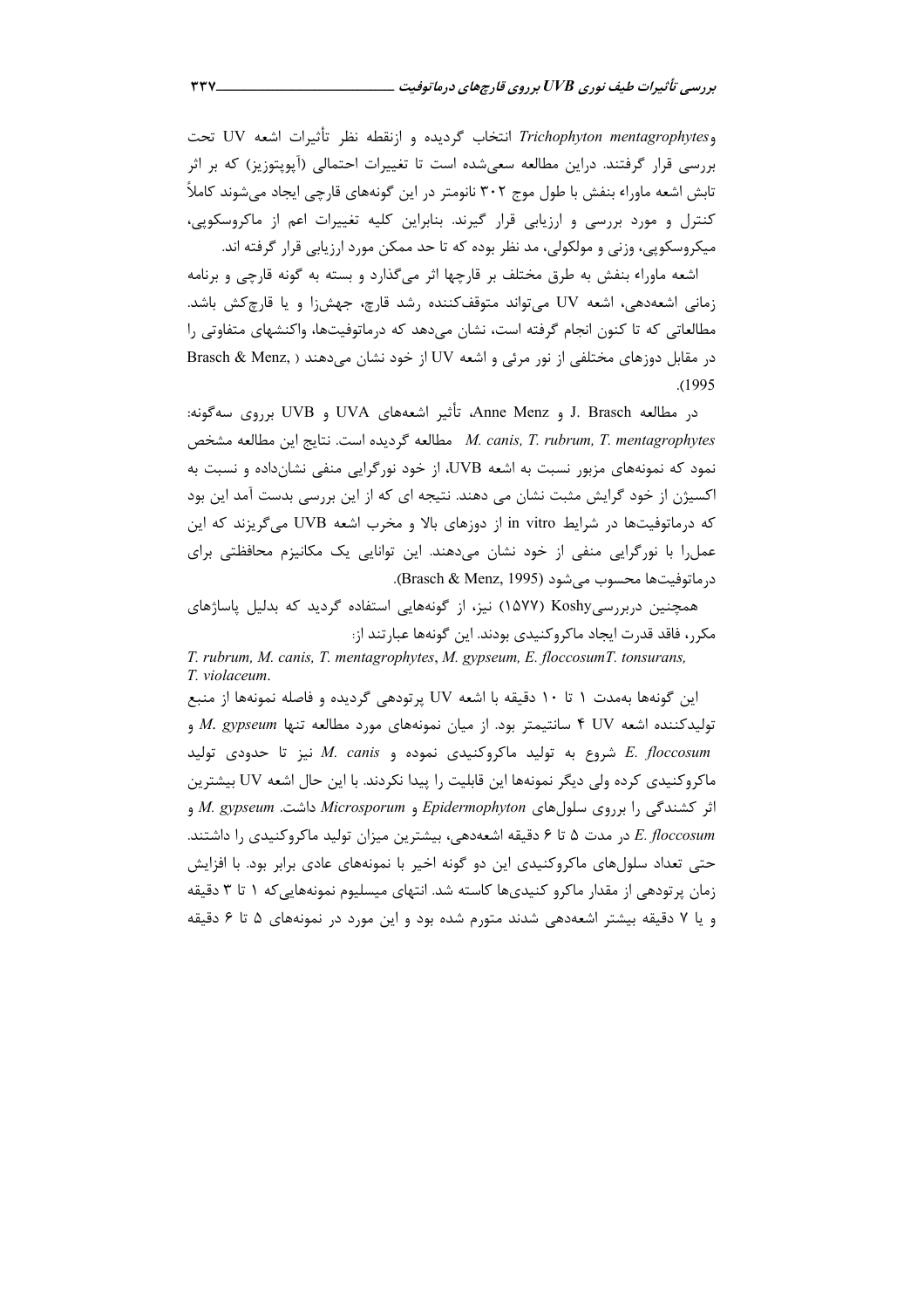اشعهدیده کمتر دیده می شد. نکته مهمی که دراین مطالعه بدست آمد بر گشت پذیر بودن پدیده ماکرو کنیدیزایی درنمونههای اشعه دیده بود یعنی بر اثر پاساژهای پی در پی M. gypseum و E. floccosum این پدیده القاء شده توسط اشعه برگشت داده میشود و دوباره قابلیت ماکروکنیدیزایی خود را از دست میدهند (Koshy, 1977).

در بررسی Buchníček مقاومت قارچهای درماتوفیت نسبت به اشعه UV که یکی از عوامل مهم طبيعي|ست مورد مطالعه قرار گرفته است. دراين مطالعه، دوگونه T.ajelloi و M.cookei مورد بررسی قرار گرفتند. اشعه UV درفاصله۵۰ سانتیمتری، تندش اسپور را دراین گونههای قارچی متوقف کرده و اسپورها را تخریب نمود (Buchniček, 1976).

ازآنجا که هیچکدام از مطالعات انجام شده فوق درزمینه نحوه تأثیرات اشعه UV برروی قارچها و درماتوفیتها پیشنهاد خاصی را ارائه نمی نمایند، دراین مطالعه سعی شده است تا برای اولین بار اقدام به یک مطالعه مدون و مستدل گردیده و اهداف مشخصی در زمینه تأثیر اشعه ماوراء بنفش برروی درماتوفیتها و استفاده احتمالی از آن برای مطالعات بعدی بیان شود.

در این بررسی، طول موج ۳۰۲ نانومتر به دلیل اینکه درطیف نوریUVB قرار داشته و بیشترین خاصیت کشندگی را داراست برای مطالعه انتخاب گردید. فاصله منبع تولید کننده اشعه UV از نمونههای قارچی، ۸ سانتیمتر انتخاب، تا اثرات اشعه UV برروی ارگانیزمها در اندازهای معقول درحد فاصل مقادیر مورد استفاده در مطالعهKoshy و Buchníček مورد بررسی قرار گیرند. نمونههای انتخابی که از جمله مهمترین عوامل عفونتزای قارچی درانسان به شمار میآیند در محیطهای جامد و مایع کشت گردیدند تا نتایج انتهایی با یکدیگر مقایسه گردند.

برنامه پرتودهی برای زمانهای ۲، ۵ و ۱۰ دقیقه و آن هم فقط یکبار اشعهدهی انتخاب شد تا مشخص شود که این زمانهای نسبتاً کم پرتودهی، تا چه میزانی قادر به تأثیر برروی فعالیت حیاتی درماتوفیتهای مورد مطالعه میباشد.

در این بررسی، با افزایش زمان اشعهدهی توقف رشد و مرگ سلولهای قارچی نیز بیشتر مشاهده میگردید. کاهش تعداد ماکرو کنیدیها و میکروکنیدیها، همچنین تغییر شکل ماکرو کنیدیها و میسلیومها، کم شدن قطر ظاهری کلنی نمونهها، کم وزن شدن نمونههای اشعه دیده و تغییر در پیگمانتاسیون برخیاز گونهها، همگی ازجمله اثرات قابل توجه و مهم میکروسکویی و ماکروسکویی بودند که در اثر تابش اشعه UV به سوشهای مورد مطالعه، مشاهده گردیدند.

در مطالعه حاضر، براساس تجربیات بدست آمده از مطالعه J. Brasch و همکارش، عوامل قارچی اشعهدیده پس|ز پرتودهی، دراتاق تاریک قرار داده شدند. این مسئله به منظور جلوگیری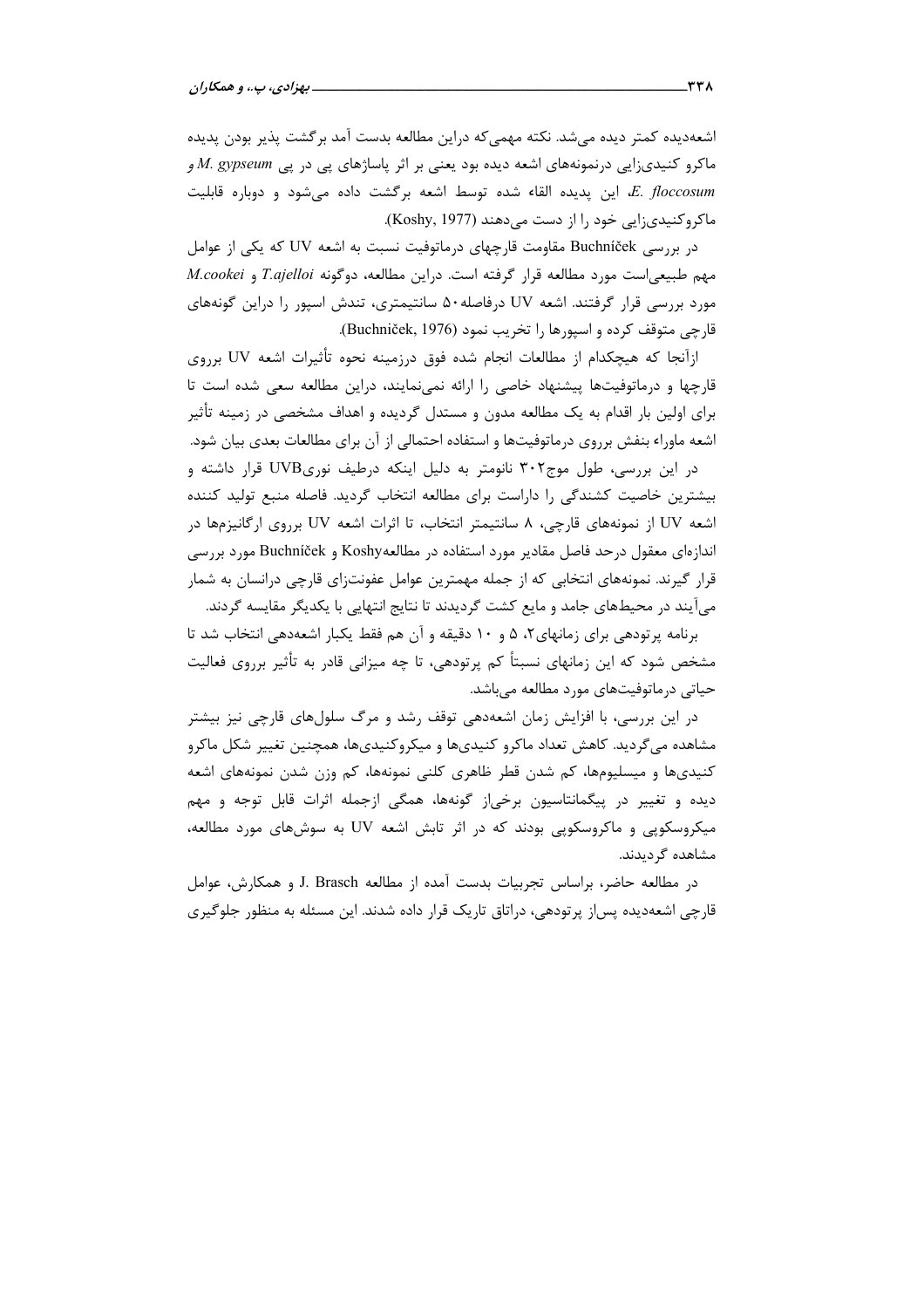از فعالیت سیستمهای ترمیمی موجود در ارگانیزم که بر اثر تابش نور طبیعی فعال می گردند، صورت پذيرفت.

در ادامه بررسی، تغییرات احتمالی در ژنوم نمونههای اشعه دیده (آپوپتوزیز) نیز مورد مطالعه قرار گرفت. دراین زمینه قارچ T. rubrum، بعنوان مهمترین و شایعترین عامل عفونتهای درماتوفیتوزیس بررسی و DNA جدا شده از این قارچ به روش الکتروفورز مورد مطالعه قرار گرفت؛ ولی پدیده آپوپتوزیز در این نمونهها دیده نشد (شکل۲) و به نظر میرسد که تغییرات بوجود آمده دراشکال میکروسکوپی و ماکروسکوپی این سوشها توسط اشعه UV، بدلیل تأثیر این اشعه برروی ژنها و یا ساختمان پروتئینهای سنتز شده درسلولهای قارچی بوده است که بیان این مطلب بصورت یک اصل علمی نیاز به انجام مطالعات وسیعتری دارد. همچنین با توجه به مطالعات انجام شده توسط دانشمندان مختلف و با در نظر گرفتن نتایج حاصل از این مطالعه و مقایسه آنها با نتایج دیگر مطالعات چنین به نظر میرسد که اشعه UV با طول موجهای مختلف برروی رشد درماتوفیتها مؤثر میباشد. چنانچه دراین مطالعه نشان داده شده است که با افزایش زمان تابش اشعه، توقف رشد میسلیوم در سوشهای مورد مطالعه مشهود تر بوده و میزان کنیدیزایی آنها نیز کاهش یافته است.

علاوه بر موارد مذکور، تغییر شکل هیفها و تغییر در پیگمانتاسیون برخی|ز سوشها کاملاً بارز و آشکار است؛ بطوریکه طول موج۳۰۲ نانومتر از اشعه UV روی DNA هسته اثری نداشته و سبب نکروز شدن سلول و یا بروز پدیده مرگ طبیعی سلولی (آپوپتوزیز) نمیگردد. از اینرو، برای مشاهده این دو مورد، در نتیجه اثر اشعه UV نیاز به زمان پرتودهی بیشتر و یا استفاده از طول موجهای کشنده تر می باشد.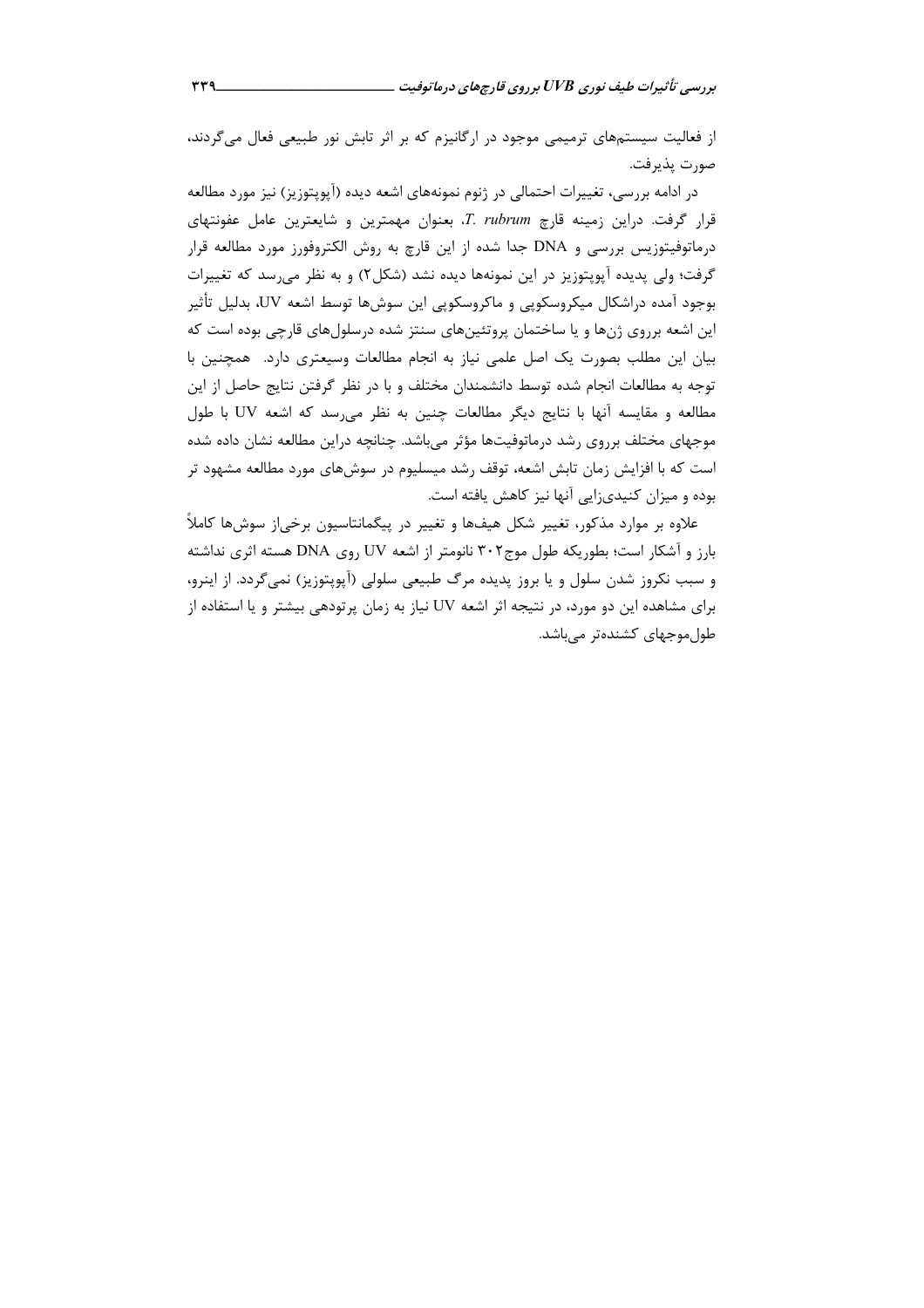

شکل۱- اثرات طیف UVB بر شکلهای ماکروسکوپی و میکروسکوپی قارچهای درماتوفیت. شاهد درمحیط سابورو دکستروز براث. T. rubrum (a

- 9 C)@.5D'-2;< K )O
	- ) تصویر میکروسکوپی از اسلایدکالچر T. rubrum شاهد.
- تصویر میکروسکوپی از اسلایدکالچر T. rubrum پس|ز۱۰ دقیقه پرتودهی.  ${\bf d}$ 
	- تصویر E. floccosum شاهد درمحیط سابورو دکستروز آگار.
- تصویر E. floccosum پس|ز ۱۰ دقیقه پر تودهی درمحیط سابورو دکستروز آگار.  $E.~floccosum$ 
	- تصوير ميكروسكوپي|ز اسلايدكالچر  $E.\,floccos$  شاهد.  ${\rm g}$
- تصویر میکروسکوپی از اسلایدکالچر  $E.\,floccosum$  پس از ۱۰ دقیقه پرتودهی.  ${\bf (h}$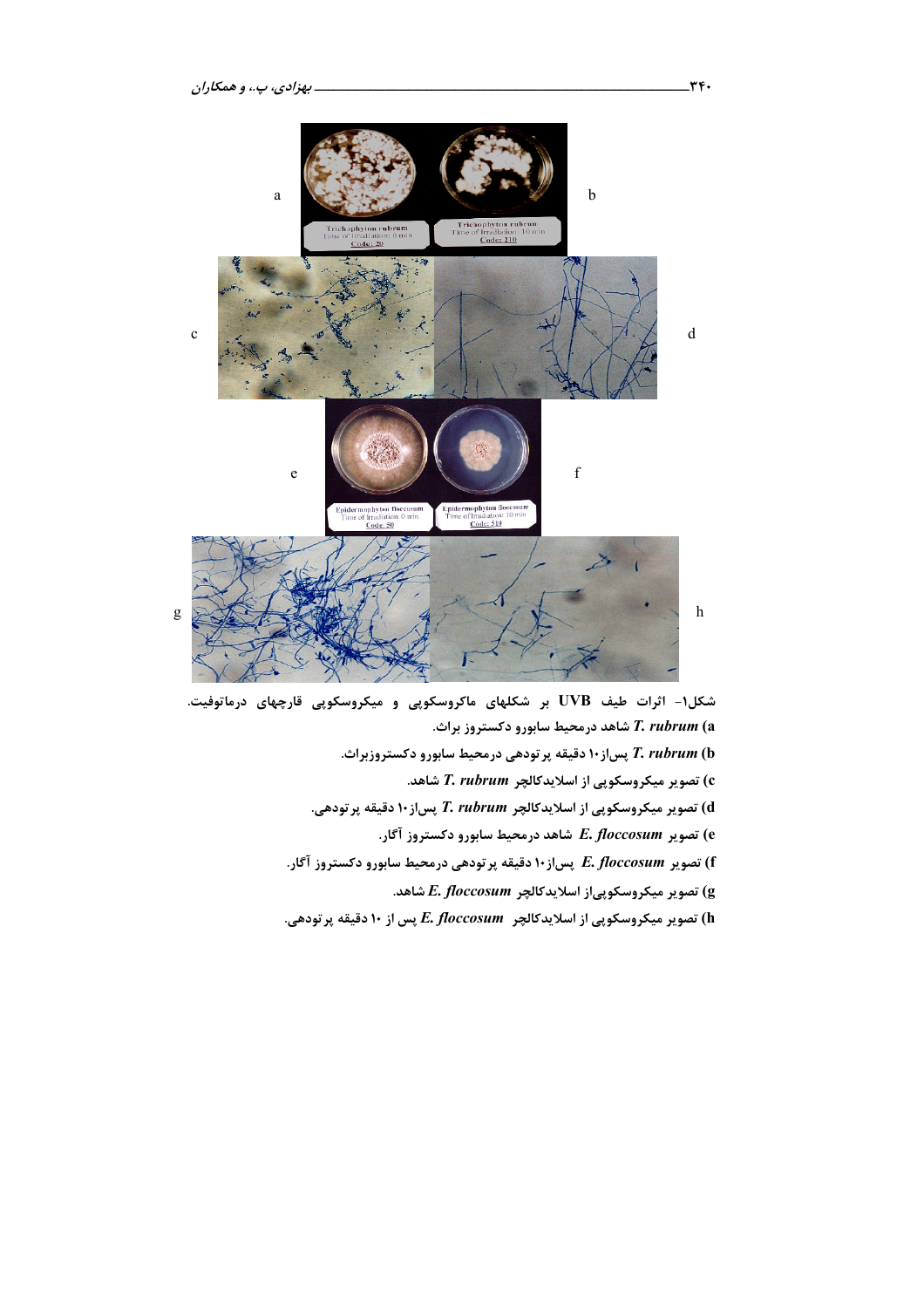

2 . m تكل ٢- بررسي مولكول هاي DNA جدا شدهاز

١) باند مربوط به DNA T. rubrum شاهد.

- ۲) باند مربوط به DNA *T. rubrum* پساز۱۰ دقیقه پرتودهی و یک ساعت انکوباسیون دراتاق تاریک.
- ۳) باند مربوط به DNA *T. rubrum* پس|ز۱۰ دقیقه پرتودهی و ۲۴ ساعت انکوباسیون دراتاق تاریک.
- ۴) باند مربوط به DNA *T. rubrum پ*ساز۱۰ دقیقه پرتودهی و ۷۲ ساعت انکوباسیون دراتاق تاریک.